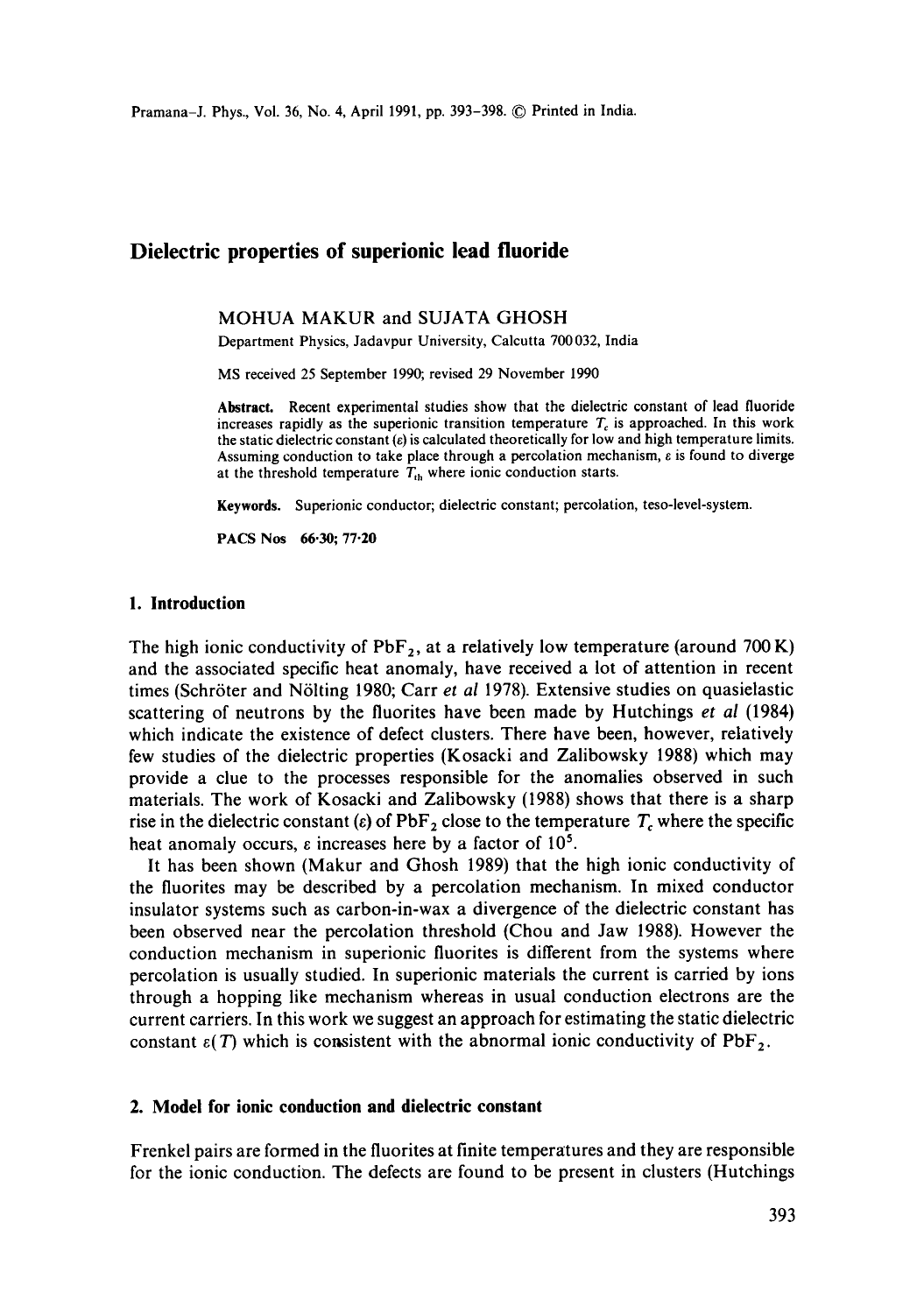### 394 *Mohua Makur and Sujata Ghosh*

*et al* 1984) which may include one or two Frenkel pairs and relaxed nearest and next nearest neighbours surrounding the interstitial anion. The clusters are in dynamic disorder, continually forming and breaking up again with a lifetime of about  $10^{-12}$ . The defect cluster has a non-zero dipole moment so in the presence of an external electric field, the dipole tries to orient in the field direction. The defect cluster, cannot, of course, rotate as a whole, but when it breaks up and reforms, it tends to lower the energy by aligning its dipole moment with the external field. At relatively low temperatures the dipoles are isolated and interaction between them can be neglected. Under such conditions the net dipole moment  $P$  per unit volume in presence of an external field  $E$  can be written using the well known expression for a dilute gas of dipoles (Dekker 1986) as

$$
P = \frac{N(T)\mu_p^2}{3K_B T}E + \frac{(1 - f_{ex})(\varepsilon_0 - 1)E}{4\pi}
$$
 (1)

where  $\mu_p$  is the dipole moment of a cluster and  $N(T)$  is the number of defect clusters at the absolute temperature  $T$ . The second term is due to the polarization of the defect-free background.

The dipole moment  $\mu<sub>P</sub>$  can be estimated from the structure of a defect cluster as given be neutron scattering results (Hutchings *et al* 1984). For PbF<sub>2</sub> with the smallest cluster (relative to CaF<sub>2</sub> and SrCl<sub>2</sub>)  $\mu$ <sub>P</sub> comes out to be 7.287 × 10<sup>-17</sup> esu.

The number of dipoles  $N(T)$  increases with temperature as more and more defect clusters are formed.  $N(T)$  is given by

$$
N(T) = \frac{N_m}{N_c} f_{ex}(T). \tag{2}
$$

Here  $N_m$  is the number of molecules per unit volume and  $N_c$  is the number of molecules in each defect cluster. So  $N_m/N_c$  is the maximum number of defect clusters that can be found per unit volume and  $f_{ex}(T)$  is the fraction of this number which actually contains a Frenkel pair.

We have shown in Makur and Ghosh (1989) that the defect cluster can be regarded as an excited two-level-system. The excitation energy lies between the limits  $E_1$  and  $E_2$  with a constant density of states c and  $f_{ex}(T)$  has been estimated using parameters that fit different physical properties such as specific heat, thermal expansion and bulk modulus.

We proceed as in Makur and Ghosh (1989) to calculate  $f_{\text{ext}}(T)$ . Makur and Ghosh (1990) give respectively the specific heat *vs T* and ionic conductivity *vs T* curves for  $PbF<sub>2</sub>$ . Best fit parameters are given in table 1. Now the susceptibility and hence dielectric constant for  $PbF_2$  is calculated from (1) using no additional parameter. The results are shown in figure 1.

As temperature rises, however, the number of defect clusters rises exponentially and inter-cluster interaction cannot be neglected. If we continue to neglect the interaction, P saturates as the number of defect clusters approaches the maximum number i.e.  $f_{ex}(T) \rightarrow 1$ . Experimental results do not show such behaviour, so we propose a different mechanism for high temperatures. The ionic conductivity can be qualitatively explained by assuming that the defect-cluster regions, where a local distortion of the lattice provides an easy path for motion of the anion vacancies (Makur and Ghosh 1989).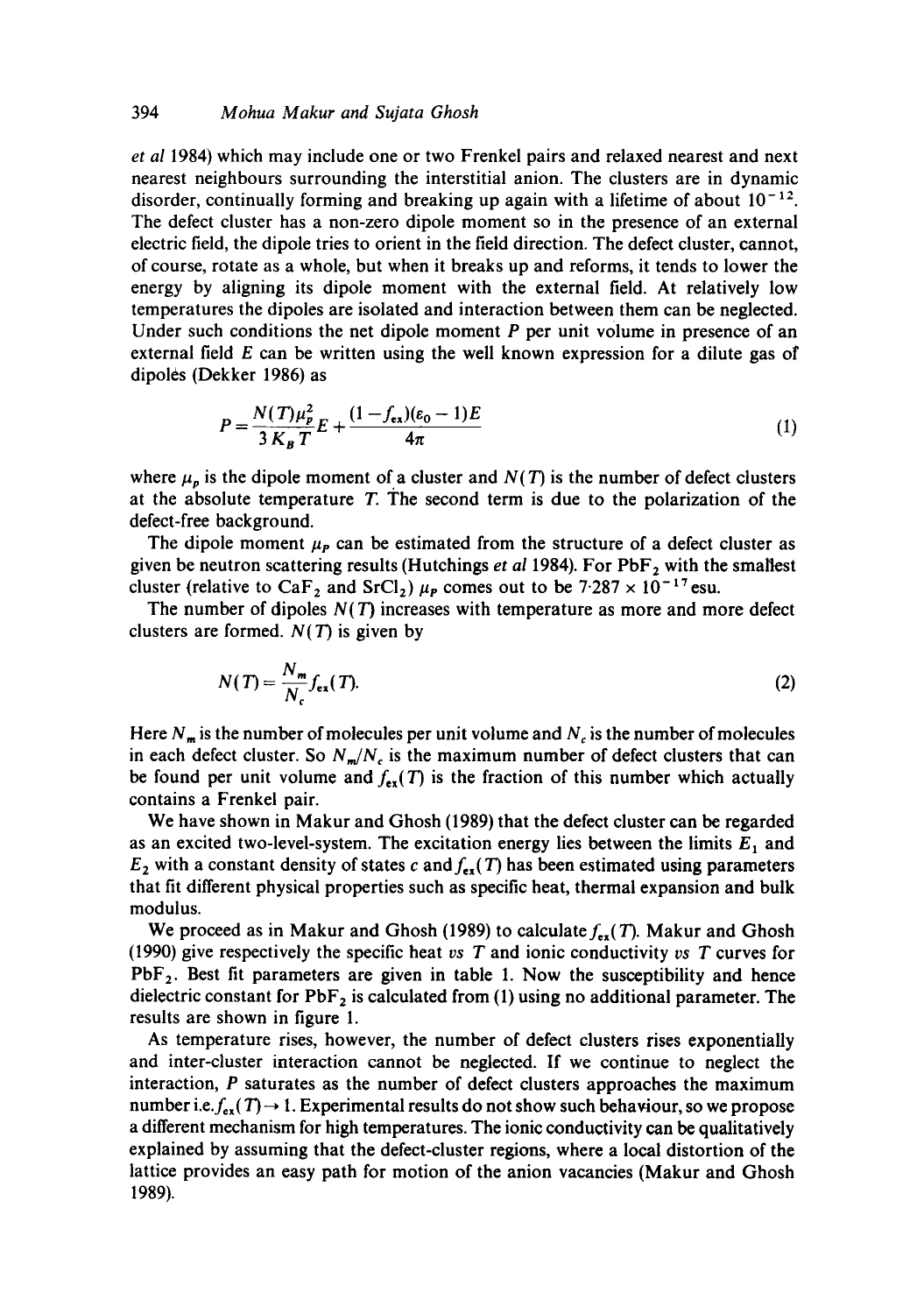| $E_{1}$<br>(ergs)      | E <sub>2</sub><br>(ergs) | Ionic conduction<br>threshold, $T_{\alpha}$ |                  |       |                                    |
|------------------------|--------------------------|---------------------------------------------|------------------|-------|------------------------------------|
|                        |                          | Cluster size<br>$N$ , in present<br>model   | Present<br>model | expt. | c, density<br>of states<br>per erg |
| $3.07 \times 10^{-12}$ | $3.30 \times 10^{-12}$   | 18                                          | 689-8 K          | 630 K | $4.25 \times 10^{26}$              |





**Figure 1.** Log  $\epsilon$  *vs*  $10^3/T$  for PbF<sub>2</sub>: curves (1), (2) calculated from eqs (1) and (7).

When the temperature is low, defect clusters are isolated and there is no connected path for anion vacancies through the crystal, so the system is effectively an insulator. But at a certain temperature  $T_{th}$  the concentration of defect clusters reaches the percolation threshold and conduction starts. In Makur and Ghosh (1990)  $T_{\text{th}}$  for PbF<sub>2</sub> has been determined as  $689.8$  K.

At a temperature  $T < T_{\text{th}}$  we visualize the crystal as a dielectric (with  $\varepsilon \sim 32$  the room temperature value) in which a volume fraction  $f_{ex}$  is occupied by defect clusters.

As temperature rises, and hence  $f_{ex}$  increases there is a probability that two or more defect clusters are in adjacent positions. So a connected group of defect clusters is formed. We refer to this larger cluster comprising S defect clusters as an S-percolation cluster. At any given temperature the average percolation cluster size has a specified value  $\langle S \rangle_T$ . At the percolation threshold  $f_{\epsilon x}(c)$  where  $T = T_{\text{th}}$ ,  $\langle S \rangle_T$  diverges.

Now, we make a crucial assumption that as the anion vacancy can move relatively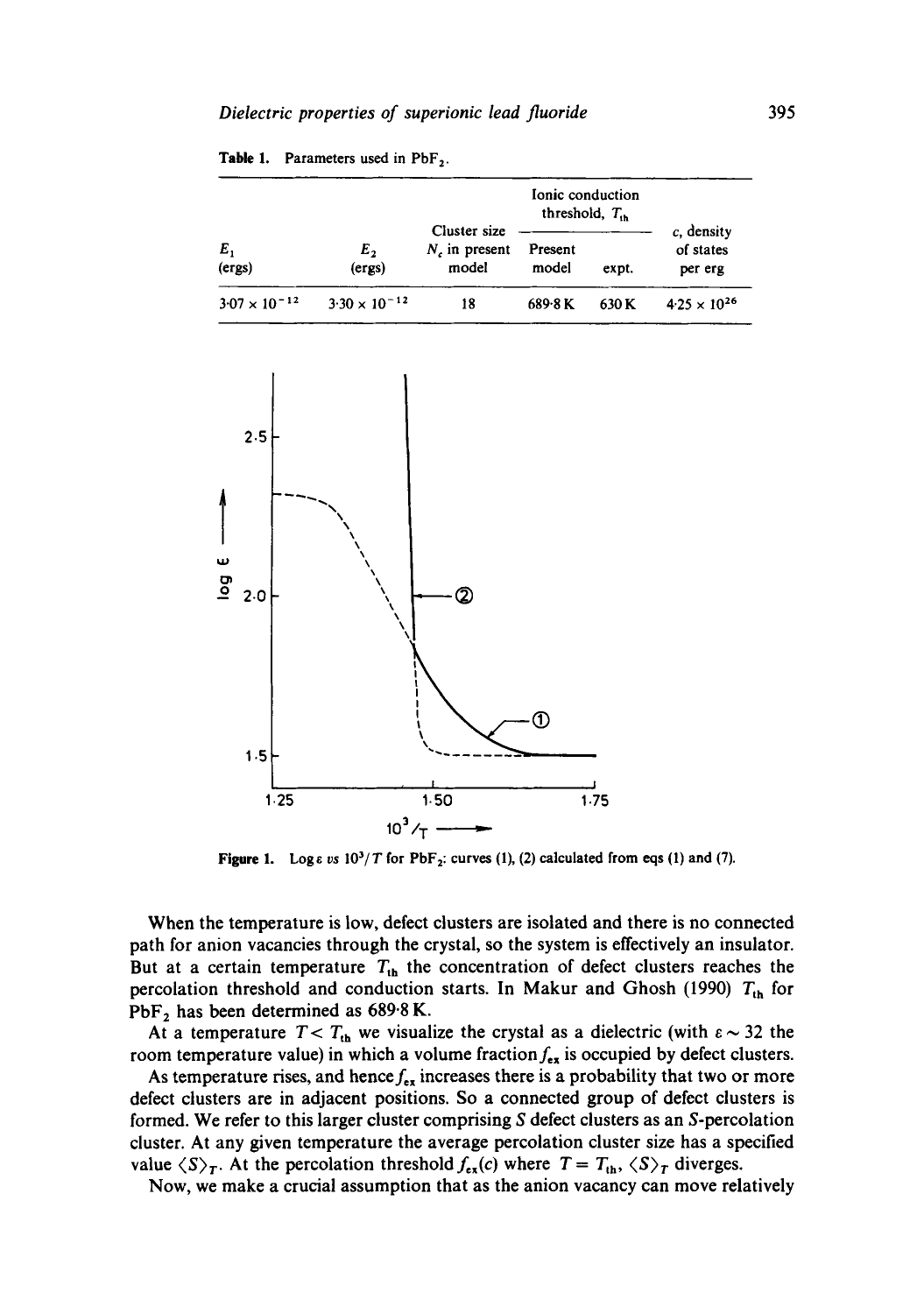

**Figure 2.** S-percolation cluster of  $PbF_2$  in an external electric field E.

easily through the defective region, the percolation cluster as a whole is polarized in the presence of an external electric field.

Figure 2 shows an S-percolation cluster (assumed to be cubic for simplicity) in the presence of a static electric field  $E$  along the y-direction.

The immobile interstitials are randomly distributed throughout the cluster volume  $a<sup>3</sup>$ . The anion vacancies which are effetively positively charged move against the field.

At very low temperatures all the positive charges are thus located at the plane  $y = a$ . At a finite temperature, however, the vacancies tend to move towards the  $y = 0$ plane due to their thermal energy. In hopping from one site to another the anions have to overcome a potential barrier between sites. We neglect this barrier for the present and assume that positive charge density varies along the y-direction as

$$
\rho^+ = \rho_0^+ e^{-(a-y)eE/K_B T}.
$$
\n(3)

If each defect cluster contains a single Frenkel pair, the total positive charge in the S-cluster is  $+$  *Se.*  $\rho_0^+$  can be determined from this condition to be

$$
\rho_0^+ = \frac{S_{eb}}{a^2 (1 - e^{-ba})} \tag{4}
$$

where

$$
b=\frac{eE}{K_BT}.
$$

The negative charge density, uniform throughout the S-cluster is given by

$$
\rho^- = -\mathit{Se}/a^3. \tag{5}
$$

We can now easily determine the dipole moment due to the S-cluster at a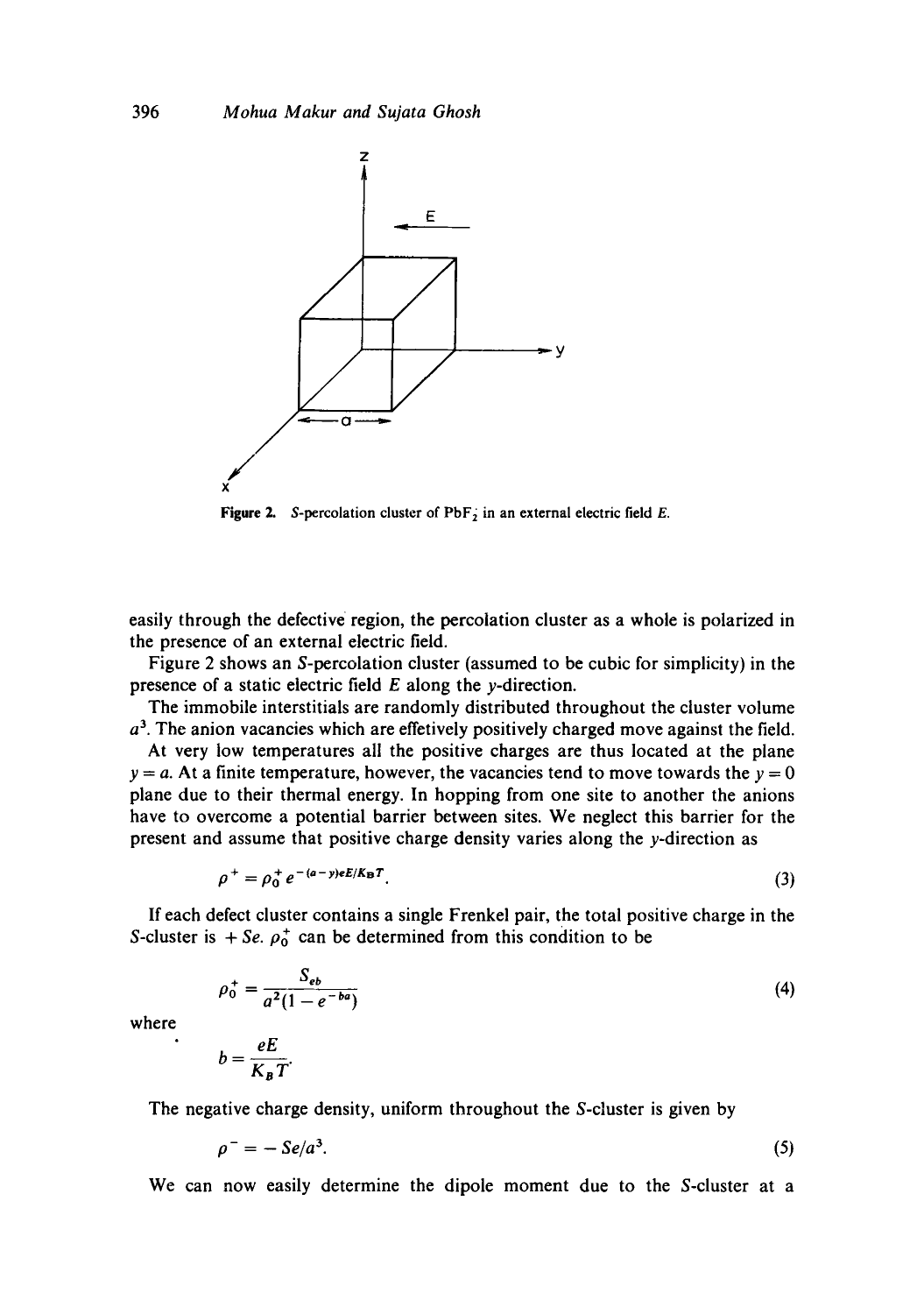temperature T. For not too large fields this is given by

$$
\mu_s = \frac{Se^2 a^2}{4 K_B T} E \tag{6}
$$

retaining terms up to  $b^2$  in the expansion of  $e^{-ba}$ .

The net dipole moment per unit volume is given by

$$
P = N_d \mu_s + \frac{(1 - f_{ex})(\varepsilon_0 - 1)}{4\pi} E.
$$
 (7)

 $N_d$  = Number of dipoles per unit volume, i.e. number of S-clusters.

$$
=\frac{N_m}{N_c}\cdot\frac{f_{\rm ex}}{\langle S\rangle_T}.
$$

We disregard the distribution of cluster sizes and assume that all clusters are of the average size  $\langle S \rangle_T$  at a given temperature. Computer simulation studies of percolating systems (Stauffer 1979) give  $\langle S \rangle_T$  as

$$
\langle S \rangle_T = \left[ \frac{f_{\text{ex}}(c) - f_{\text{ex}}(T)}{f_{\text{ex}}(C)} \right]^{-1 \cdot 8}.
$$
 (8)

The volume fraction  $f_{\text{ex}}(T)$  of the crystal which forms defect clusters is determined as in Makur and Ghosh 1989.

The susceptibility and hence dielectric constant are determined from (7). The calculated dielectric constant diverges at the temperature  $T_{\text{th}}$  where  $f_{\text{ex}} = f_{\text{ex}}(C)$  and ionic conduction starts. Different values of  $f_{ex}(C)$  ranging from 0.1-0.33 are obtained from experiments, computer simulation work and mean field theories. We have assumed  $f_{ex}(C) = 0.25$ .

It may be mentioned that (7) is not expected to give good results for  $f_{ex}$  far from  $f_{ex}(C)$ . The method of calculation of  $\mu$ <sub>s</sub> is not suitable for very small S and (8) is also valid only close to  $f_{ex}(C)$ .

Figure 1 shows logs plotted *vs*  $10^3/T$  for both expression (1) and (7).

The combined solid curve with curve (1) as the low temperature and curve (2) as the high temperature limits give  $\varepsilon$  *vs*  $T$  as predicted by our model.

Experimental results for the static dielectric constant are not available, so it is not possible to compare the calculated result directly with experiment. But the frequency dependent conductivity measure by Kosacki and Zalibowski (1988) indicate that there should be a large increase in  $\varepsilon$  as the temperature approaches  $T_c$ .

### **3. Discussion**

The fit of our (Makur *et al* 1990 in figure 2(b)) calculated *I< os T* curve with the experimental result on  $PbF_2$  is rather unsatisfactory. Actually we have chosen the set of parameters which give an overall best fit for the specific heat, thermal expansion, bulk modulus and ionic conductivity. The threshold for ionic conduction  $f_{ex}(c)$  has been taken as  $0.25$  as for  $SrCl<sub>2</sub>$  in Makur and Ghosh (1989), a lower value would give a somewhat better fit.